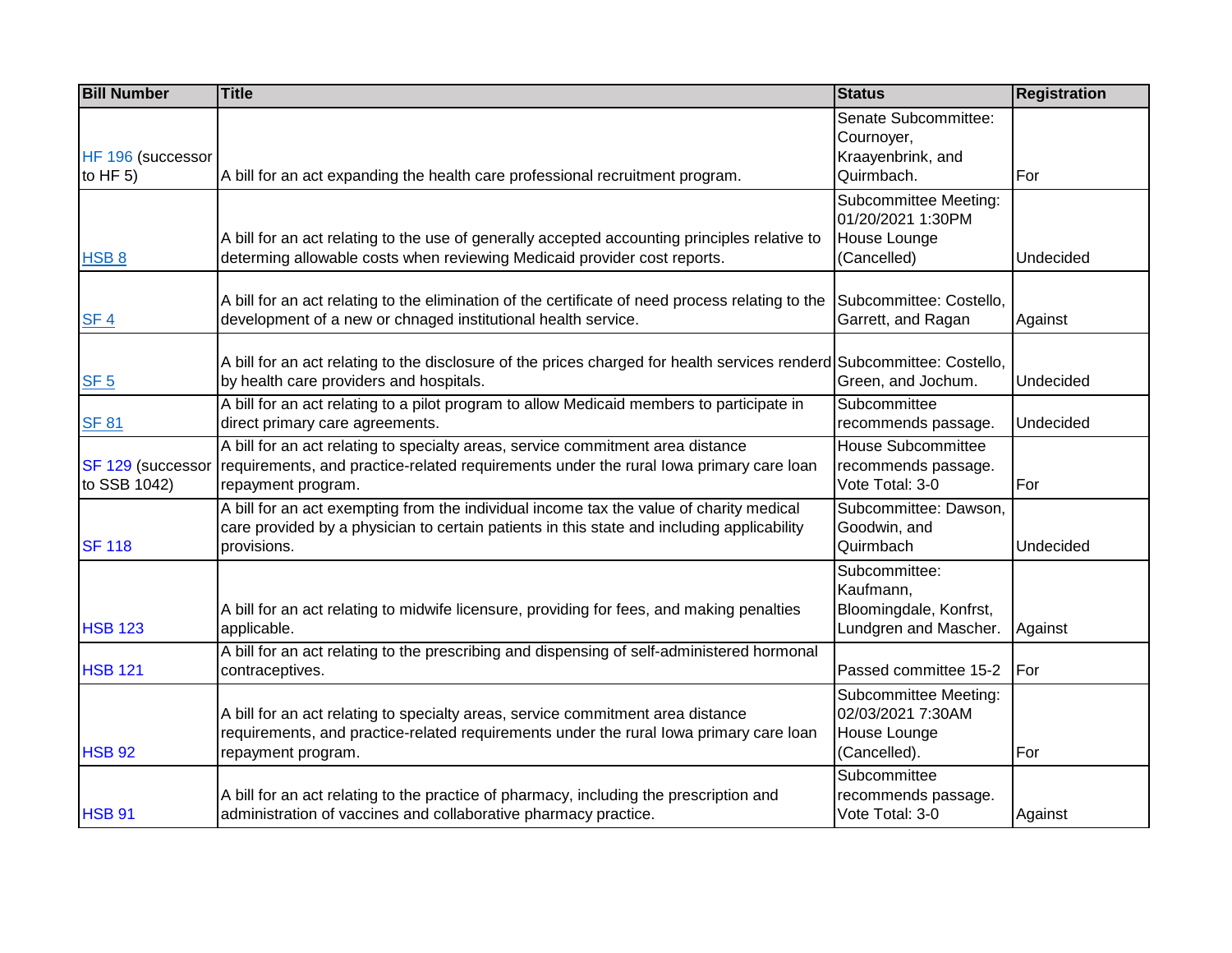|                 | A bill for an act relating to disciplinary hearings conducted by professional licensing                                                                                                                                                                                                                   | Subcommittee<br>recommends<br>amendment and            |           |
|-----------------|-----------------------------------------------------------------------------------------------------------------------------------------------------------------------------------------------------------------------------------------------------------------------------------------------------------|--------------------------------------------------------|-----------|
| <b>HSB 75</b>   | boards.                                                                                                                                                                                                                                                                                                   | passage. Vote Total: 3-0 Undecided                     |           |
| <b>HSB 73</b>   | A bill for an act relating to the practice of pharmacy, and providing for a repeal.                                                                                                                                                                                                                       | Subcommittee<br>recommends passage.<br>Vote Total: 3-0 | Undecided |
| <b>SF 92</b>    | A bill for an act relating to reimbursement rates for health care services provided to<br>covered persons by telehealth, and including effective date and retroactive applicability<br>provisions.                                                                                                        | Subcommittee: Johnson,<br>Goodwin, and Petersen        | For       |
| <b>SSB 1046</b> | A bill for an act relating to the operation of state government, including the review of state recommends<br>boards, the regulation of professions and occupations, and investigations conducted by<br>state boards, and including effective date and applicability provisions.                           | Subcommittee<br>amendment and<br>passage               | Undecided |
| to HF 89)       | A bill for an act relating to reimbursement rates for health care services for mental health<br>HF 294 (successor conditions, illnesses, injuries, or diseases provided to covered persons by telehealth, and Introduced, placed on<br>including effective date and retroactive applicability provisions. | calendar.                                              | For       |
| <b>HF 247</b>   | A bill for an act prohibiting the required immunization of children prior to enrollment in a<br>licensed child care center or elementary or secondary school in lowa and providing for a<br>repeal.                                                                                                       | Introduced, referred to<br>Human Resources.            | Against   |
| <b>SSB 1095</b> | A bill for an act relating to the practice of pharmacy, including the prescription and<br>administration of vaccines and collaborative pharmacy practice.                                                                                                                                                 | Subcommittee<br>recommends passage.                    | Against   |
| <b>HF 217</b>   | A bill for an act relating to exemptions from required immunizations and vaccinations.                                                                                                                                                                                                                    | Introduced, referred to<br>Human Resources.            | Against   |
| <b>HF 205</b>   | A bill for an act relating to reimbursement rates for providers of substance use disorder<br>treatment services and behavioral health services.                                                                                                                                                           | Subcommittee: Fry,<br>Andrews and Sunde                | Undecided |
| <b>SSB 1157</b> | A bill for an act relating to the prescribing and dispensing of self-administered hormonal<br>contraceptives.                                                                                                                                                                                             | Subcommittee: Edler,<br>Lofgren, and Ragan             | Undecided |
| <b>HSB 175</b>  | A bill for an act relating to the administering, prescribing, or ordering of immunizations or<br>vaccines by a licensed podiatric physician, and providing an effective date.                                                                                                                             | Subcommittee: Bradley,<br><b>Bacon and Sunde</b>       | Undecided |
| <b>HF330</b>    | A bill for an act relating to requirements and prohibitions relating to vaccines and<br>immunizations, and providing civil remedies.                                                                                                                                                                      | Introduced, referred to<br><b>Human Resources</b>      | Against   |
| <b>HF329</b>    | A bill for an act relating to exemption from immunization based upon prerequisite<br>conditions relative to a vaccine.                                                                                                                                                                                    | Introduced, referred to<br><b>Human Resources</b>      | Against   |